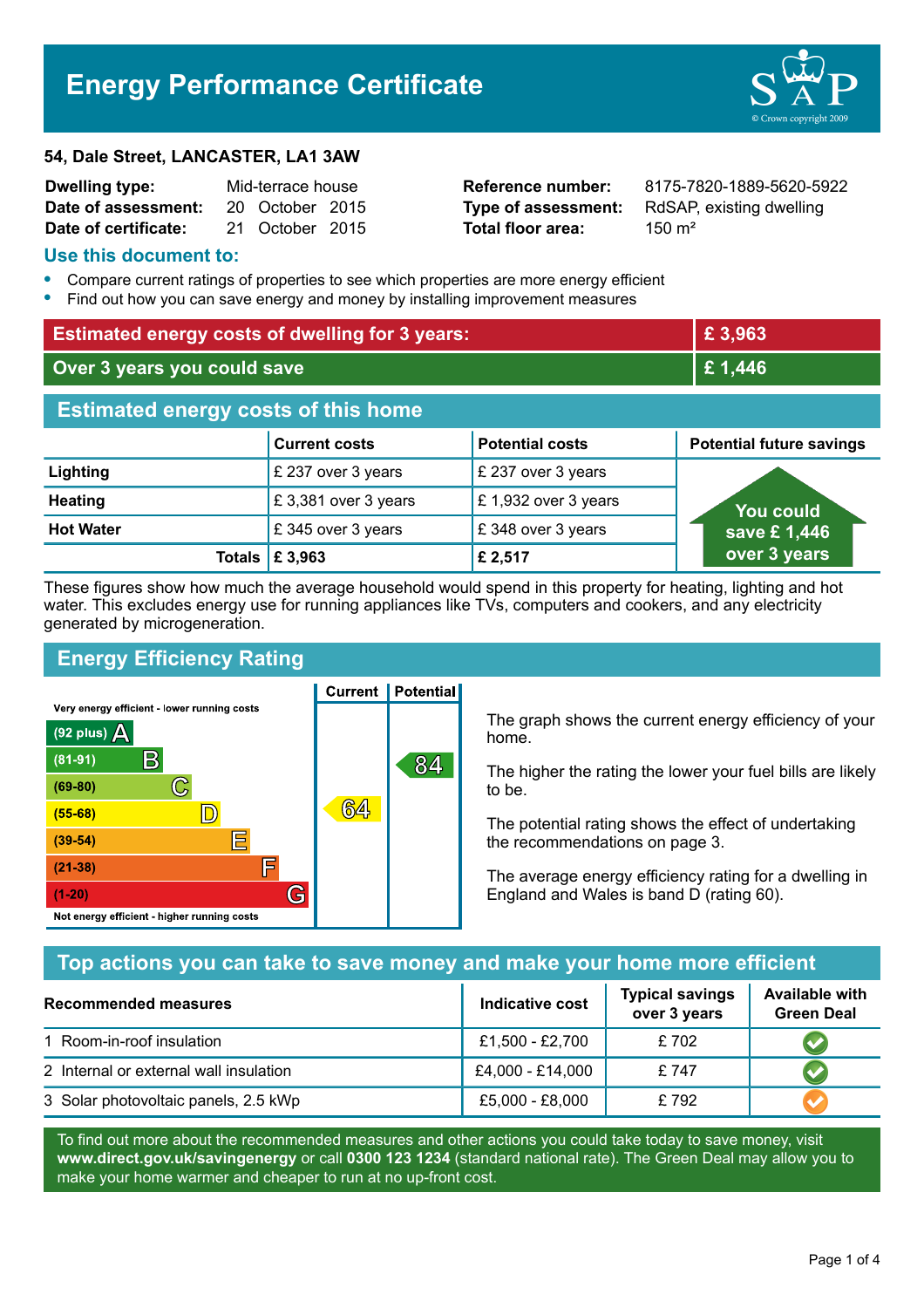**Energy Performance Certificate**

### **Summary of this home's energy performance related features**

| <b>Element</b>        | <b>Description</b>                                        | <b>Energy Efficiency</b> |
|-----------------------|-----------------------------------------------------------|--------------------------|
| Walls                 | Sandstone or limestone, as built, no insulation (assumed) | $\star$ * * * *          |
| Roof                  | Roof room(s), ceiling insulated                           | ★★☆☆☆                    |
| Floor                 | Solid, no insulation (assumed)                            |                          |
| Windows               | Fully double glazed                                       | ★★★☆☆                    |
| Main heating          | Boiler and radiators, mains gas                           | ★★★★☆                    |
| Main heating controls | Programmer, room thermostat and TRVs                      | ★★★★☆                    |
| Secondary heating     | Room heaters, dual fuel (mineral and wood)                |                          |
| Hot water             | From main system                                          | ★★★★☆                    |
| Lighting              | Low energy lighting in all fixed outlets                  | ***                      |

Current primary energy use per square metre of floor area: 222 kWh/m² per year

The assessment does not take into consideration the physical condition of any element. 'Assumed' means that the insulation could not be inspected and an assumption has been made in the methodology based on age and type of construction.

See addendum on the last page relating to items in the table above.

#### **Low and zero carbon energy sources**

Low and zero carbon energy sources are sources of energy that release either very little or no carbon dioxide into the atmosphere when they are used. Installing these sources may help reduce energy bills as well as cutting carbon. There are none provided for this home.

## **Opportunity to benefit from a Green Deal on this property**

The Green Deal may enable owners and occupiers to make improvements to their property to make it more energy efficient. Under a Green Deal, the cost of the improvements is repaid over time via a credit agreement. Repayments are made through a charge added to the electricity bill for the property. To see which improvements are recommended for this property, please turn to page 3. You can choose which improvements you want to install and ask for a quote from an authorised Green Deal provider. They will organise installation by an authorised Green Deal installer. If you move home, the responsibility for paying the Green Deal charge under the credit agreement passes to the new electricity bill payer.

For householders in receipt of income-related benefits, additional help may be available.

To find out more, visit **www.direct.gov.uk/savingenergy** or call **0300 123 1234**.

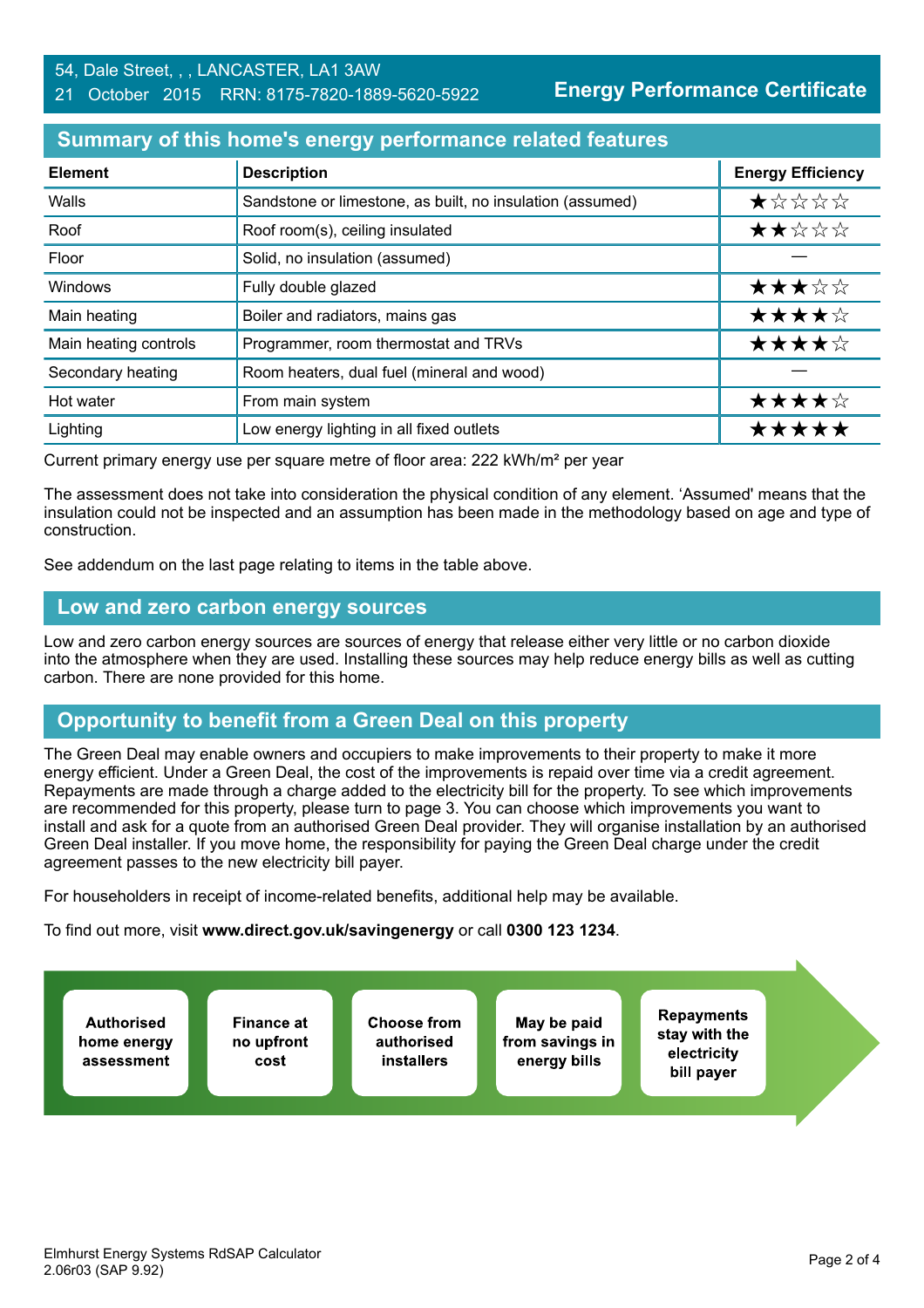#### 54, Dale Street, , , LANCASTER, LA1 3AW 21 October 2015 RRN: 8175-7820-1889-5620-5922

## **Recommendations**

The measures below will improve the energy performance of your dwelling. The performance ratings after improvements listed below are cumulative; that is, they assume the improvements have been installed in the order that they appear in the table. Further information about the recommended measures and other simple actions you could take today to save money is available at **www.direct.gov.uk/savingenergy**. Before installing measures, you should make sure you have secured the appropriate permissions, where necessary. Such permissions might include permission from your landlord (if you are a tenant) or approval under Building Regulations for certain types of work.

Measures with a green tick are likely to be fully financed through the Green Deal since the cost of the measures should be covered by the energy they save. Additional support may be available for homes where solid wall insulation is recommended. If you want to take up measures with an orange tick  $\bullet$ , be aware you may need to contribute some payment up-front.

| <b>Recommended measures</b>          | <b>Indicative cost</b> | <b>Typical savings</b><br>per year | <b>Rating after</b><br>improvement | <b>Green Deal</b><br>finance |
|--------------------------------------|------------------------|------------------------------------|------------------------------------|------------------------------|
| Room-in-roof insulation              | £1,500 - £2,700        | £ 234                              | <b>C70</b>                         |                              |
| Internal or external wall insulation | £4,000 - £14,000       | £ 249                              | C77                                |                              |
| Solar photovoltaic panels, 2.5 kWp   | £5,000 - £8,000        | £ 264                              | <b>B84</b>                         | $\bullet$                    |

## **Choosing the right package**

Visit **www.epcadviser.direct.gov.uk**, our online tool which uses information from this EPC to show you how to save money on your fuel bills. You can use this tool to personalise your Green Deal package.



| Public services all in one place |  |  |  |  |  |
|----------------------------------|--|--|--|--|--|
|----------------------------------|--|--|--|--|--|

| <b>Green Deal package</b>            | <b>Typical annual savings</b> |
|--------------------------------------|-------------------------------|
| Room-in-roof insulation              | <b>Total savings of £482</b>  |
| Internal or external wall insulation |                               |
| Electricity/gas/other fuel savings   | f0 / f412 / f70               |

You could finance this package of measures under the Green Deal. It could **save you £482 a year** in energy costs, based on typical energy use. Some or all of this saving would be recouped through the charge on your bill.